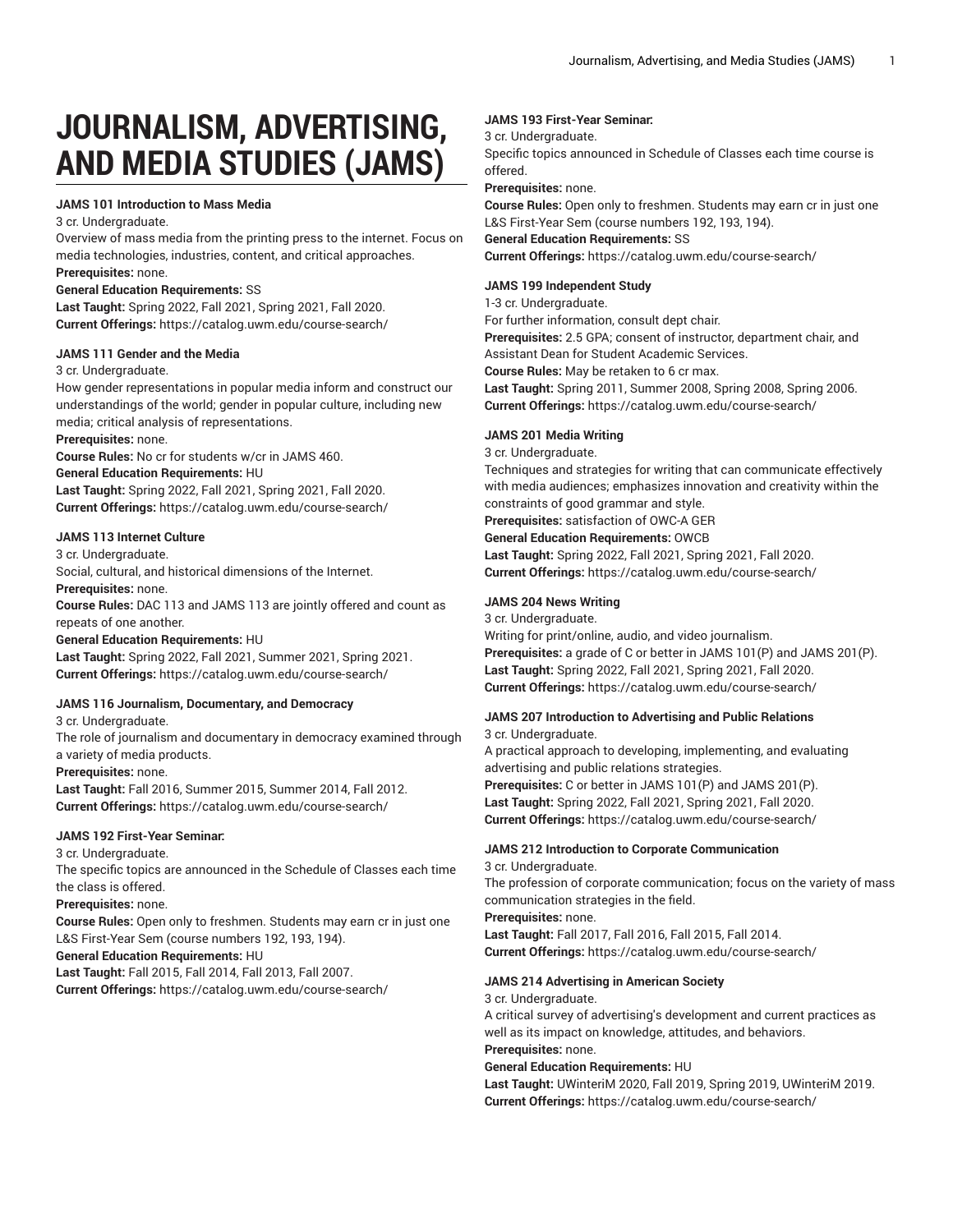## **JAMS 231 Publication Design**

3 cr. Undergraduate. Principles of print layout and design. **Prerequisites:** none. **Last Taught:** Spring 2022, Fall 2021, Spring 2021, Fall 2020. **Current Offerings:** <https://catalog.uwm.edu/course-search/>

#### **JAMS 232 Photojournalism**

#### 3 cr. Undergraduate.

The history of photography and the practice of photojournalism, including aesthetic, conceptual, and technical developments. Digital production and distribution.

**Prerequisites:** soph st.

**Last Taught:** Spring 2020, Summer 2015, Summer 2014, Summer 2013. **Current Offerings:** <https://catalog.uwm.edu/course-search/>

#### **JAMS 262 Principles of Media Studies**

#### 3 cr. Undergraduate.

Central issues and concerns in the field of media studies. Cultural study of media industries and production practices. Analysis of media texts and audiences.

**Prerequisites:** C or better in JAMS 101(P) and JAMS 201(P). **Last Taught:** Fall 2021, Spring 2021, Fall 2020, Spring 2020. **Current Offerings:** <https://catalog.uwm.edu/course-search/>

## **JAMS 280 Selected Topics in Mass Communication:**

3 cr. Undergraduate.

Selected topics not addressed in regularly-approved courses.

**Prerequisites:** soph st; add'l prereqs, if any, announced in the Schedule of Classes.

**Course Rules:** May be retaken w/chg in topic to 6 cr max. **Last Taught:** Summer 2017, Spring 2017, Spring 2016, Spring 2015. **Current Offerings:** <https://catalog.uwm.edu/course-search/>

## **JAMS 289 Internship in Journalism and Media Communication, Lower Division**

## 1-6 cr. Undergraduate.

Application of basic principles of journalism and media communication in a business, organizational, educational, political, or other appropriate setting.

**Prerequisites:** GPA of at least 2.5; a grade of C or better in JAMS 204(P), JAMS 207(P), or JAMS 262(P); declared JAMS major or minor; and consent of the department internship committee.

**Course Rules:** Students earn one academic credit per 40 hours of internship placement. Does not count toward JAMS major or minor. Cr/no cr only. May be retaken to 6 cr max.

**Last Taught:** Summer 2018, Fall 2017, Fall 2016, Spring 2016. **Current Offerings:** <https://catalog.uwm.edu/course-search/>

## **JAMS 296 UROP Apprenticeship**

## 1-3 cr. Undergraduate.

Undergraduate research participation in a project developed with a supervising member of the faculty or staff.

**Prerequisites:** acceptance into UROP; prior or conc reg in UROP seminar. **Last Taught:** Spring 2011, Fall 2010, Fall 2009, Spring 2009. **Current Offerings:** <https://catalog.uwm.edu/course-search/>

#### **JAMS 297 Study Abroad:**

1-12 cr. Undergraduate. Designed to enroll students in UWM sponsored program before course work level, content and credits are determined and/or in specially prepared program course work. **Prerequisites:** acceptance for Study Abroad Prog. **Course Rules:** May be retaken w/chg in topic. **Last Taught:** Spring 2020, Fall 2019, Spring 2019, Fall 2018. **Current Offerings:** <https://catalog.uwm.edu/course-search/>

## **JAMS 299 Ad Hoc:**

## 1-6 cr. Undergraduate.

Course created expressly for offering in a specified enrollment period. Requires only dept & assoc dean approval. In exceptional circumstances, can be offered in one add'l sem.

**Prerequisites:** none; add'l prereqs may be assigned to specific topic. **Course Rules:** May be retaken w/chg in topic.

**Last Taught:** Spring 2013, Fall 2012, Spring 2008, Fall 2007. **Current Offerings:** <https://catalog.uwm.edu/course-search/>

## **JAMS 302 Video Storytelling**

3 cr. Undergraduate.

Introduction to video producing, recording, editing and writing for journalism, advertising, public relations and social media. **Prerequisites:** grade of C or better in JAMS 201(P). **Course Rules:** Counts as a repeat of JAMS 380 with the same topic. **Last Taught:** Spring 2022, Fall 2021, Spring 2021, Fall 2020.

**Current Offerings:** <https://catalog.uwm.edu/course-search/>

## **JAMS 304 News Literacy**

3 cr. Undergraduate.

Assessing the quality and trustworthiness of news sources and analyzing coverage of current events using investigative tools, fact checking and critical thinking skills.

## **Prerequisites:** none.

**Course Rules:** Not open for credit to students with credit in JAMS 356. **Last Taught:** Summer 2021, Spring 2021, Summer 2020, UWinteriM 2020. **Current Offerings:** <https://catalog.uwm.edu/course-search/>

## **JAMS 306 Feature and Magazine Article Writing:**

3 cr. Undergraduate.

Using interviews, analysis and/or observation to produce feature and profile stories.

**Prerequisites:** jr st; declared JAMS major/minor or English major. **Course Rules:** May not be retaken for cr.

**Last Taught:** Spring 2021, Fall 2020, Spring 2020, Fall 2019. **Current Offerings:** <https://catalog.uwm.edu/course-search/>

## **JAMS 307 Persuasive Media Writing and Production:**

3 cr. Undergraduate.

Writing, design, and production of persuasive media elements through individual and group work and skills-based activities.

**Prerequisites:** declared JAMS major/minor; grade of C or better in JAMS 207(P).

**Course Rules:** May not be retaken for cr.

**Last Taught:** Spring 2022, Fall 2021, Spring 2021, Fall 2020. **Current Offerings:** <https://catalog.uwm.edu/course-search/>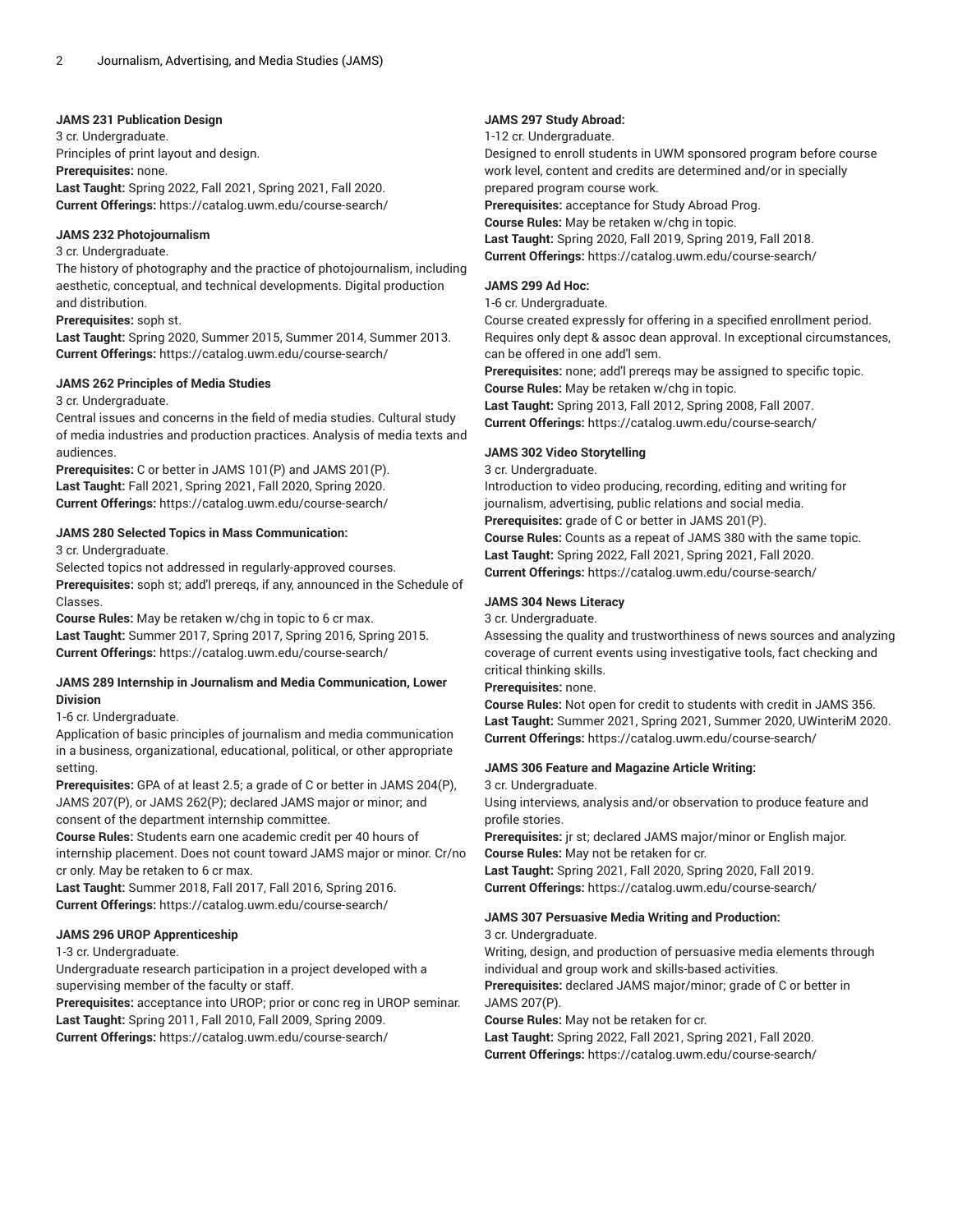## **JAMS 320 News Reporting**

## 3 cr. Undergraduate.

Reporting in a newsroom setting using digital distribution tools to reach audiences.

**Prerequisites:** JAMS major or minor and a grade of C or better in JAMS 204(P).

**Last Taught:** Spring 2022, Fall 2021, Spring 2021, Fall 2020. **Current Offerings:** <https://catalog.uwm.edu/course-search/>

## **JAMS 325 Audio Storytelling**

#### 3 cr. Undergraduate.

Analysis of audio storytelling techniques and impact; audio storytelling production.

#### **Prerequisites:** jr st.

**Course Rules:** Counts as repeat of JAMS 380 w/similar topic. **Last Taught:** Fall 2021, Spring 2020, Fall 2019, Spring 2019. **Current Offerings:** <https://catalog.uwm.edu/course-search/>

## **JAMS 332 Introduction to Digital Documentary**

3 cr. Undergraduate.

Analyzing, filming and editing a quality documentary for client use, broadcast television, or film festival entry.

**Prerequisites:** junior standing and a grade of C or better in JAMS 302(P). **Last Taught:** Spring 2022, Spring 2021, Spring 2020, Fall 2011. **Current Offerings:** <https://catalog.uwm.edu/course-search/>

## **JAMS 336 Media Graphics**

3 cr. Undergraduate.

Production and analysis of mass media graphics, photographs, and illustrations.

**Prerequisites:** junior standing; JAMS major/minor or Digital Arts and Culture (DAC) status; grade of C or better in ART 118(P) or JAMS 113(P). **Course Rules:** DAC 336 and JAMS 336 are jointly offered and count as repeats of one another.

**Last Taught:** Spring 2022, Fall 2021, Spring 2021, Fall 2020. **Current Offerings:** <https://catalog.uwm.edu/course-search/>

## **JAMS 342 Television News Reporting**

3 cr. Undergraduate.

Reporting, writing, and editing television news, including field camera operation and video editing.

**Prerequisites:** declared JAMS major or minor; grade of C or better in JAMS 302(P).

**Last Taught:** Spring 2022, Fall 2021, Fall 2020, Fall 2019. **Current Offerings:** <https://catalog.uwm.edu/course-search/>

#### **JAMS 370 Introduction to Social Media and Search Engine Optimization** 3 cr. Undergraduate.

Principles of professional social media management and content creation; search engine optimization for online media.

**Prerequisites:** junior standing.

**Course Rules:** Counts as repeat of JAMS 380 with similar topic, including 'Professional Social Media & Online Audience Growth'.

**Last Taught:** Spring 2022.

**Current Offerings:** <https://catalog.uwm.edu/course-search/>

## **JAMS 380 Special Topics in Journalism, Advertising, and Media Studies:** 3 cr. Undergraduate.

Special topics not addressed in regularly-approved courses. **Prerequisites:** jr st; any add'l prereqs announced in Schedule of Classes. **Course Rules:** May be retaken w/chg in topic to 9 cr max. **Last Taught:** Spring 2022, Fall 2021, Summer 2021, Spring 2021. **Current Offerings:** <https://catalog.uwm.edu/course-search/>

## **JAMS 399 On-Campus Internship**

3 cr. Undergraduate.

Professional internship in journalism, public relations, advertising, or other media.

**Prerequisites:** GPA of 2.5 or higher; a grade of C or better in JAMS 204(P), JAMS 207(P), or JAMS 262(P); declared JAMS major or minor; and consent of department internship committee.

**Course Rules:** Students earn one academic credit per 40 hours of internship placement. May be retaken to 6 cr max in combination with JAMS 600.

**Last Taught:** Spring 2022, Fall 2021, Spring 2021, Fall 2020. **Current Offerings:** <https://catalog.uwm.edu/course-search/>

#### **JAMS 407 Media Planning and Relations**

3 cr. Undergraduate.

Exploration and analysis of advertising media buying and planning, and PR media relations.

**Prerequisites:** junior standing; a grade of C or better in JAMS 207(P); or consent of instructor.

**Last Taught:** Spring 2022, Fall 2021, Spring 2021, Fall 2020. **Current Offerings:** <https://catalog.uwm.edu/course-search/>

#### **JAMS 450 Race and Ethnicity in the Media**

#### 3 cr. Undergraduate.

How popular media representations of race inform understandings of past and contemporary society; race in popular culture, especially new media; critical analysis of media content and forms.

**Prerequisites:** jr st.

**Course Rules:** Counts as repeat of JMC 660 w/similar topic. **Last Taught:** UWinteriM 2018, UWinteriM 2017, UWinteriM 2016, UWinteriM 2015.

**Current Offerings:** <https://catalog.uwm.edu/course-search/>

## **JAMS 460 History of Mass Media**

#### 3 cr. Undergraduate.

Evolution of mass media in the United States; how technological, cultural, political and economic changes have affected the media.

**Prerequisites:** jr st.

**Last Taught:** Spring 2020, Spring 2019, Spring 2018, Spring 2017. **Current Offerings:** <https://catalog.uwm.edu/course-search/>

## **JAMS 461 Media Ethics**

## 3 cr. Undergraduate.

Practical application of ethical principles to controversies in print and broadcast journalism, advertising, public relations, and new technologies of mass communication.

**Prerequisites:** junior standing.

**Course Rules:** Previously JAMS 361.

**General Education Requirements:** HU

**Last Taught:** Spring 2022, Fall 2021, Spring 2021, Fall 2020. **Current Offerings:** <https://catalog.uwm.edu/course-search/>

## **JAMS 481 Topics in Social Media:**

3 cr. Undergraduate.

Topics examining social media's use, influence and/or development. **Prerequisites:** May be retaken w/chg in topic to 6 cr max. Prereq. jr st. Not open for cr to students w/ cr in JAMS 380 w/ similar topic. **Last Taught:** Spring 2020, Fall 2019, Spring 2019, Fall 2018. **Current Offerings:** <https://catalog.uwm.edu/course-search/>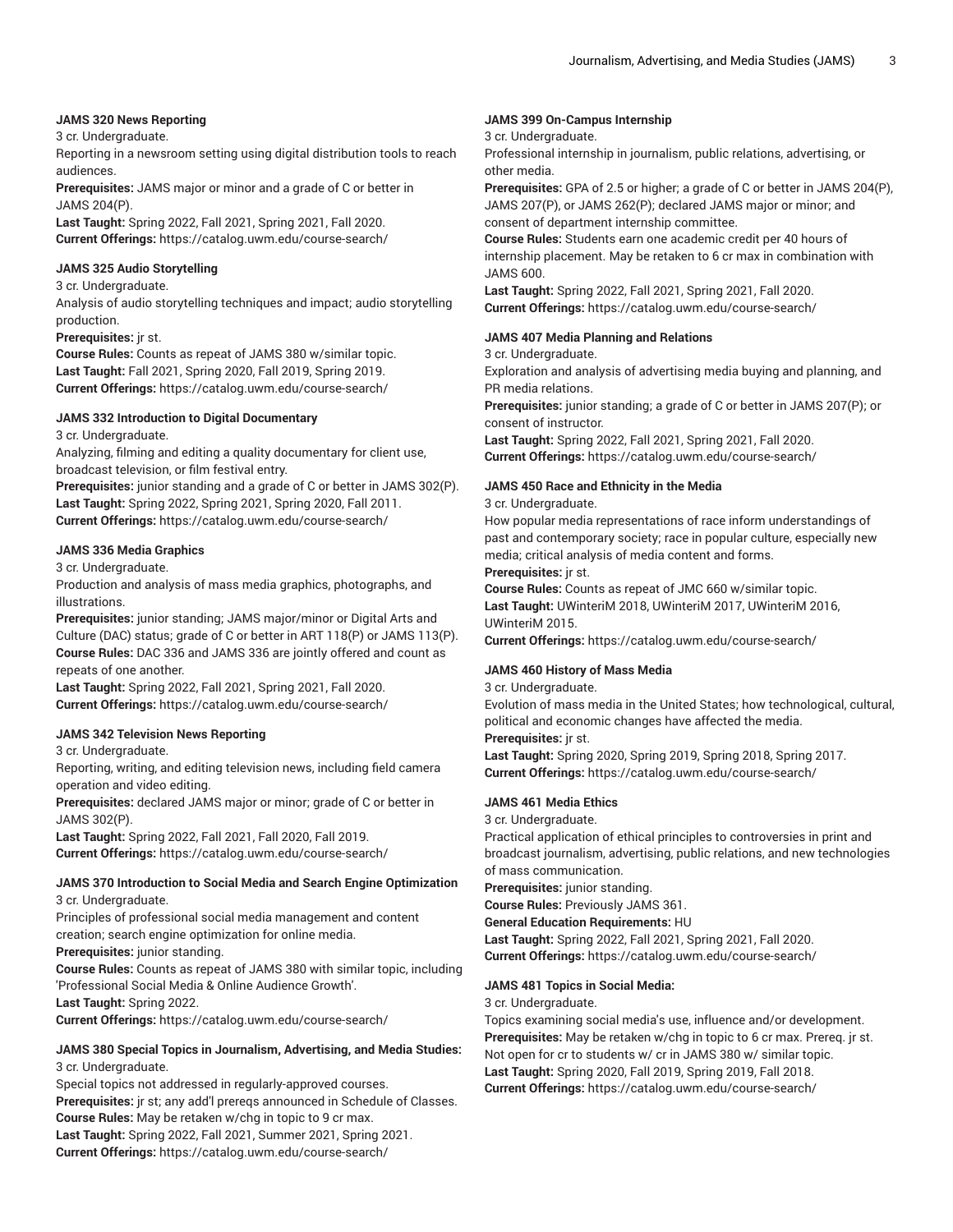## **JAMS 489 Internship in Journalism and Media Communication, Upper Division**

1-6 cr. Undergraduate.

Application of basic principles of journalism and media communication in a business, organizational, educational, political, or other appropriate setting.

**Prerequisites:** GPA of 2.5 or higher; a grade of C or better in JAMS 307(P), JAMS 320(P), or JAMS 562(P); declared JAMS major or minor; and consent of department internship committee.

**Course Rules:** Students earn one academic credit per 40 hours of internship placement. A three-credit internship, therefore, requires the student to complete at least 120 hours. Does not count toward JAMS major or minor. Cr/no cr only. May be retaken to 6 cr max.

**Last Taught:** Spring 2022, Fall 2021, Summer 2021, Spring 2021. **Current Offerings:** <https://catalog.uwm.edu/course-search/>

## **JAMS 497 Study Abroad:**

1-12 cr. Undergraduate/Graduate.

Designed to enroll students in UWM sponsored program before course work level, content and credits are determined and/or in specially prepared program course work.

**Prerequisites:** jr st; acceptance for Study Abroad Prog.

**Course Rules:** May be retaken w/chg in topic.

**Last Taught:** Spring 2020, Spring 2019. **Current Offerings:** <https://catalog.uwm.edu/course-search/>

## **JAMS 497G Study Abroad:**

1-12 cr. Undergraduate/Graduate.

Designed to enroll students in UWM sponsored program before course work level, content and credits are determined and/or in specially prepared program course work.

**Prerequisites:** jr st; acceptance for Study Abroad Prog. **Course Rules:** May be retaken w/chg in topic. **Last Taught:** Spring 2020, Spring 2019. **Current Offerings:** <https://catalog.uwm.edu/course-search/>

## **JAMS 499 Ad Hoc:**

## 1-6 cr. Undergraduate.

Course created expressly for offering in a specified enrollment period. Requires only dept & assoc dean approval. In exceptional circumstances, can be offered in one add'l sem.

**Prerequisites:** jr st; add'l prereqs may be assigned to specific topic. **Course Rules:** May be retaken w/chg in topic.

**Last Taught:** Summer 1999, Fall 1998, Spring 1998, Spring 1995. **Current Offerings:** <https://catalog.uwm.edu/course-search/>

## **JAMS 500 Advanced Integrated Reporting**

3 cr. Undergraduate.

Advanced reporting and writing in an integrated newsroom setting. **Prerequisites:** junior standing; declared JAMS major or minor; a grade of C or better in JAMS 320(P).

**Last Taught:** Spring 2022, Spring 2021, Spring 2020, Fall 2019. **Current Offerings:** <https://catalog.uwm.edu/course-search/>

## **JAMS 502 Specialized Reporting:**

## 3 cr. Undergraduate.

Overview of the problems and challenges of specialized reporting in an area such as social science, science, the humanities and the arts.

**Prerequisites:** jr st; declared JAMS major or minor; grade of C or better in JAMS 320(P).

**Course Rules:** May be retaken w/chg in topic to 9 cr max. Not open for cr to student w/cr in JAMS 602 w/similar topic.

**Last Taught:** Spring 2022, Fall 2021, Fall 2020, Spring 2020. **Current Offerings:** <https://catalog.uwm.edu/course-search/>

## **JAMS 504 Critical and Opinion Writing**

3 cr. Undergraduate.

Opinion, column and review writing for multiple platforms.

**Prerequisites:** junior standing.

**Last Taught:** Summer 2021, Fall 2019, Spring 2019, Summer 2018. **Current Offerings:** <https://catalog.uwm.edu/course-search/>

## **JAMS 505 Research for Advertising and Public Relations**

3 cr. Undergraduate/Graduate.

Examination of the research process through hands-on projects; how to formulate research questions, design questionnaires, collect data, and report and interpret answers to these questions.

**Prerequisites:** jr st; grade of C or better in JAMS 207(P); or cons instr. **Last Taught:** Spring 2020, Fall 2019.

**Current Offerings:** <https://catalog.uwm.edu/course-search/>

# **JAMS 505G Research for Advertising and Public Relations**

3 cr. Undergraduate/Graduate. Examination of the research process through hands-on projects; how to

formulate research questions, design questionnaires, collect data, and report and interpret answers to these questions.

**Prerequisites:** jr st; grade of C or better in JAMS 207(P); or cons instr. **Last Taught:** Spring 2020, Fall 2019.

**Current Offerings:** <https://catalog.uwm.edu/course-search/>

# **JAMS 524 Advertising and Public Relations Campaigns**

3 cr. Undergraduate.

Advanced course in advertising and public relations; emphasis on applying integrated practices and principles.

**Prerequisites:** jr st; grade of C or better in JAMS 222(P), 224(P), or 307(P); declared JAMS major or minor.

**Last Taught:** Spring 2022, Fall 2021, Spring 2021, Fall 2020. **Current Offerings:** <https://catalog.uwm.edu/course-search/>

## **JAMS 559 Freedom of Expression in the Digital Age**

3 cr. Undergraduate/Graduate.

First Amendment, copyright, privacy, libel, and other legal issues in contemporary news, media, persuasive communication, and social communication.

**Prerequisites:** jr st.

**Last Taught:** Spring 2022, Spring 2021.

**Current Offerings:** <https://catalog.uwm.edu/course-search/>

## **JAMS 559G Freedom of Expression in the Digital Age**

3 cr. Undergraduate/Graduate.

First Amendment, copyright, privacy, libel, and other legal issues in contemporary news, media, persuasive communication, and social communication.

# **Prerequisites:** jr st.

**Last Taught:** Spring 2022, Spring 2021.

**Current Offerings:** <https://catalog.uwm.edu/course-search/>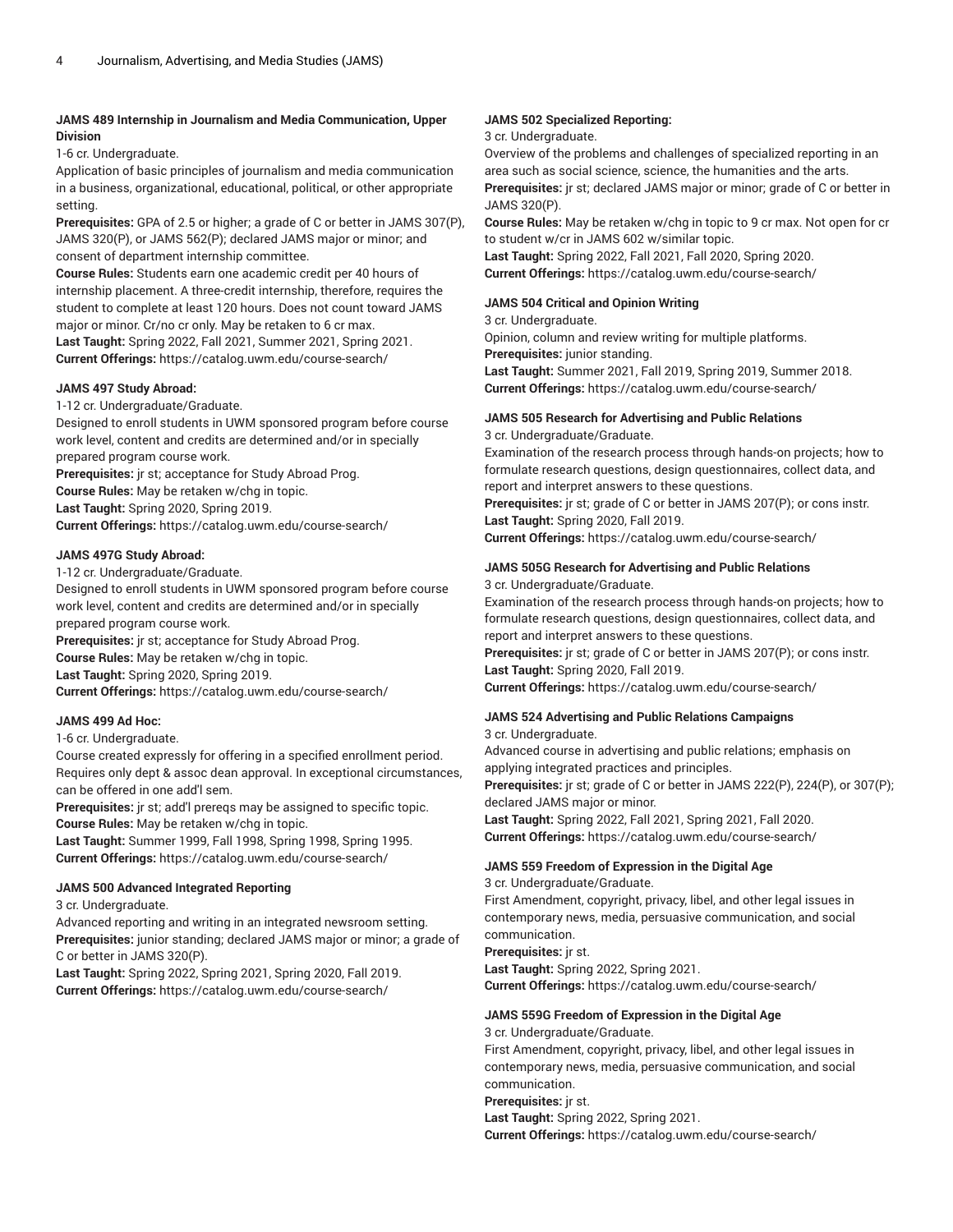## **JAMS 562 Media Studies and Culture**

3 cr. Undergraduate/Graduate.

Mass media and the production of culture; media industries, content, and audiences; focus on contemporary issues.

**Prerequisites:** jr st; grade of C or better in JAMS 262(P). **Last Taught:** Spring 2022, Spring 2021.

**Current Offerings:** <https://catalog.uwm.edu/course-search/>

## **JAMS 562G Media Studies and Culture**

3 cr. Undergraduate/Graduate. Mass media and the production of culture; media industries, content, and audiences; focus on contemporary issues. **Prerequisites:** jr st; grade of C or better in JAMS 262(P). **Last Taught:** Spring 2022, Spring 2021. **Current Offerings:** <https://catalog.uwm.edu/course-search/>

## **JAMS 600 Off-Campus Internship**

3 cr. Undergraduate.

Professional internship in journalism, public relations, advertising, or other media.

**Prerequisites:** GPA of 2.5 or greater; a grade of C or better in JAMS 307(P), JAMS 320(P), or JAMS 562(P); declared JAMS major or minor; and consent of department internship committee.

**Course Rules:** Students earn one academic credit per 40 hours of internship placement. May be retaken to 6 cr max in combination with JAMS 399.

**Last Taught:** Spring 2022, Fall 2021.

**Current Offerings:** <https://catalog.uwm.edu/course-search/>

## **JAMS 600G Off-Campus Internship**

3 cr. Undergraduate.

Professional internship in journalism, public relations, advertising, or other media.

**Prerequisites:** GPA of 2.5 or greater; a grade of C or better in JAMS 307(P), JAMS 320(P), or JAMS 562(P); declared JAMS major or minor; and consent of department internship committee.

**Course Rules:** Students earn one academic credit per 40 hours of internship placement. May be retaken to 6 cr max in combination with JAMS 399.

**Last Taught:** Spring 2022, Fall 2021.

**Current Offerings:** <https://catalog.uwm.edu/course-search/>

## **JAMS 614 Seminar in Media and Public Opinion**

3 cr. Undergraduate/Graduate.

Preparation to be critical consumer of polls and media coverage of them; theories and findings regarding propaganda and media influence on public opinion.

**Prerequisites:** jr st. **Last Taught:** Spring 2021, Fall 2020. **Current Offerings:** <https://catalog.uwm.edu/course-search/>

## **JAMS 614G Seminar in Media and Public Opinion**

3 cr. Undergraduate/Graduate.

Preparation to be critical consumer of polls and media coverage of them; theories and findings regarding propaganda and media influence on public opinion.

**Prerequisites:** jr st.

**Last Taught:** Spring 2021, Fall 2020. **Current Offerings:** <https://catalog.uwm.edu/course-search/>

## **JAMS 615 Seminar in Media and Politics**

3 cr. Undergraduate/Graduate. How news media cover politics; role of traditional and new media in political campaigns; political content and effects of entertainment media and documentaries. **Prerequisites:** jr st. **Last Taught:** Fall 2020, Spring 2020. **Current Offerings:** <https://catalog.uwm.edu/course-search/>

## **JAMS 615G Seminar in Media and Politics**

3 cr. Undergraduate/Graduate.

How news media cover politics; role of traditional and new media in political campaigns; political content and effects of entertainment media and documentaries.

**Prerequisites:** jr st.

**Last Taught:** Fall 2020, Spring 2020. **Current Offerings:** <https://catalog.uwm.edu/course-search/>

## **JAMS 620 Seminar in Global Media**

3 cr. Undergraduate/Graduate. Economic, regulatory, and cultural characteristics of national and global mass media. **Prerequisites:** jr st. **Last Taught:** Spring 2022. **Current Offerings:** <https://catalog.uwm.edu/course-search/>

## **JAMS 620G Seminar in Global Media**

3 cr. Undergraduate/Graduate. Economic, regulatory, and cultural characteristics of national and global mass media. **Prerequisites:** jr st. **Last Taught:** Spring 2022. **Current Offerings:** <https://catalog.uwm.edu/course-search/>

## **JAMS 660 Seminar in Contemporary Issues in Media Studies:**

3 cr. Undergraduate/Graduate. Research-oriented approaches to theoretical and social issues in mass communication. **Prerequisites:** jr st. **Course Rules:** May be retaken w/chg in topic to 6 cr max. **Last Taught:** Spring 2022, Fall 2021. **Current Offerings:** <https://catalog.uwm.edu/course-search/>

## **JAMS 660G Seminar in Contemporary Issues in Media Studies:**

3 cr. Undergraduate/Graduate. Research-oriented approaches to theoretical and social issues in mass communication. **Prerequisites:** jr st. **Course Rules:** May be retaken w/chg in topic to 6 cr max. **Last Taught:** Spring 2022, Fall 2021. **Current Offerings:** <https://catalog.uwm.edu/course-search/>

## **JAMS 661 Seminar in Media Communication and Society:**

3 cr. Undergraduate/Graduate. Topics related to the mass media; the research process; development of a seminar paper based on original research.

**Prerequisites:** junior standing; additional prerequisites, if any, announced in the Schedule of Classes.

**Course Rules:** May be retaken with change in topic to 6 cr max.

**Last Taught:** Spring 2022, Spring 2020.

**Current Offerings:** <https://catalog.uwm.edu/course-search/>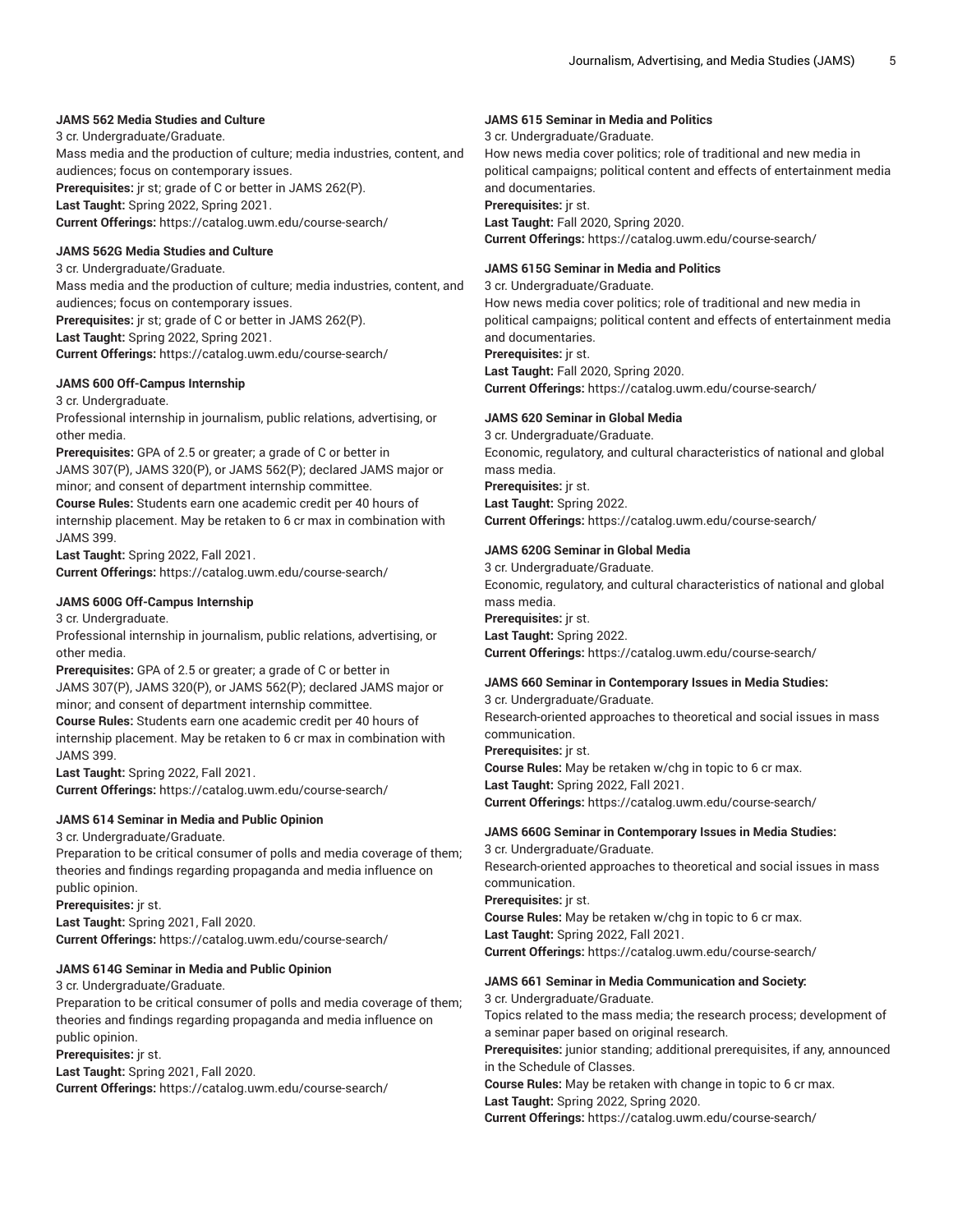## **JAMS 661G Seminar in Media Communication and Society:**

3 cr. Undergraduate/Graduate.

Topics related to the mass media; the research process; development of a seminar paper based on original research.

**Prerequisites:** junior standing; additional prerequisites, if any, announced in the Schedule of Classes.

**Course Rules:** May be retaken with change in topic to 6 cr max. **Last Taught:** Spring 2022, Spring 2020.

**Current Offerings:** <https://catalog.uwm.edu/course-search/>

## **JAMS 699 Advanced Independent Study**

1-6 cr. Undergraduate.

For further information, consult dept chair. **Prerequisites:** jr st, 2.0 GPA, consent of instructor, department chair, and Assistant Dean for Student Academic Services. **Course Rules:** May be retaken with change in topic to 6 cr max. **Last Taught:** Spring 2020, Fall 2019, Spring 2019, Fall 2018.

**Current Offerings:** <https://catalog.uwm.edu/course-search/>

## **JAMS 700 Approaches to Media Studies**

3 cr. Graduate.

Review and analysis of research in media studies; preparation for scholarly writing.

**Prerequisites:** admis to MA prog in Media Studies or cons instr. **Last Taught:** Fall 2019, Fall 2018, Fall 2017, Fall 2016. **Current Offerings:** <https://catalog.uwm.edu/course-search/>

## **JAMS 701 Media Studies Research Design**

3 cr. Graduate.

Qualitative and quantitative research methods in media studies; preparation of a research proposal.

**Prerequisites:** admis to MA prog in Media Studies or cons instr. **Last Taught:** Fall 2019, Fall 2018, Fall 2017, Fall 2016. **Current Offerings:** <https://catalog.uwm.edu/course-search/>

## **JAMS 815 Media and Cultural Studies**

3 cr. Graduate.

Cultural approaches to the study of media; design and execution of a research project.

**Prerequisites:** grad st.

**Last Taught:** Fall 2020, Fall 2016, Spring 2007, Fall 2005. **Current Offerings:** <https://catalog.uwm.edu/course-search/>

## **JAMS 820 Persuasion in Media**

3 cr. Graduate.

Examination of theoretical approaches, research methods, and findings in the study of persuasive media; design and execution of a research project.

**Prerequisites:** grad st. **Last Taught:** Fall 2008, Spring 1999, Spring 1997, Fall 1994.

**Current Offerings:** <https://catalog.uwm.edu/course-search/>

## **JAMS 830 Topics in Media History:**

3 cr. Graduate.

Historical approaches to the study of media; design and execution of a research project.

**Prerequisites:** grad st.

**Course Rules:** Retakable w/chg in topic to 9 cr max. **Last Taught:** Spring 2021, Spring 2020, Spring 2018, Spring 2014.

**Current Offerings:** <https://catalog.uwm.edu/course-search/>

## **JAMS 840 Topics in Media Law and Ethics:**

3 cr. Graduate.

In-depth study and discussion of law and ethics as they relate to the mass media; development of original research for publication in scholarly journals.

**Prerequisites:** grad st.

**Course Rules:** Retakable w/chg in topic to 6 cr max. **Last Taught:** Spring 2017, Fall 2015, Fall 2013, Spring 2013. **Current Offerings:** <https://catalog.uwm.edu/course-search/>

## **JAMS 845 Topics in Gender, Sexuality, and Media:**

3 cr. Graduate.

Analysis of gender, sexuality, and other aspects of identity in and related to media.

**Prerequisites:** grad st.

**Course Rules:** Retakable w/chg in topic to 9 cr max. **Last Taught:** Spring 2016.

**Current Offerings:** <https://catalog.uwm.edu/course-search/>

## **JAMS 850 Global Media and Local Cultures**

3 cr. Graduate. Seminar covering major theories and critiques of globalization, with a particular emphasis on the study of media and culture. **Prerequisites:** grad st. **Last Taught:** Spring 2008, Fall 2005, Fall 2002.

**Current Offerings:** <https://catalog.uwm.edu/course-search/>

## **JAMS 855 Topics in New Media:**

3 cr. Graduate. History, theory, and/or criticism of new media. **Prerequisites:** grad st. **Course Rules:** Retakable w/chg in topic to 9 cr max. **Last Taught:** Fall 2020, Spring 2017, Fall 2015, Spring 2014. **Current Offerings:** <https://catalog.uwm.edu/course-search/>

# **JAMS 860 Seminar in Media Studies:**

3 cr. Graduate.

In-depth study and discussion of a current topic in media studies. Specific topics announced in the Schedule of Classes. **Prerequisites:** grad st. **Course Rules:** Retakable w/chg in topic to 6 cr max. **Last Taught:** Spring 2020, Fall 2019, Fall 2018, Spring 2018. **Current Offerings:** <https://catalog.uwm.edu/course-search/>

## **JAMS 888 Candidate for Degree**

0 cr. Graduate.

Available for grad students who must meet minimum cr load requirement. **Prerequisites:** graduate standing.

**Course Rules:** Fee for 1 cr assessed; unit does not count towards credit load for Fin Aid. Repeatable. Satisfactory/Unsatisfactory only. **Last Taught:** Fall 2020, Spring 2020, Summer 2019, Spring 2019. **Current Offerings:** <https://catalog.uwm.edu/course-search/>

## **JAMS 990 Research and Thesis**

1-6 cr. Graduate.

Production of a thesis under the supervision of the student's major professor with the consultation of the degree committee. **Prerequisites:** grad st; cons instr.

**Last Taught:** Spring 2021, Fall 2020, Spring 2020, Fall 2019. **Current Offerings:** <https://catalog.uwm.edu/course-search/>